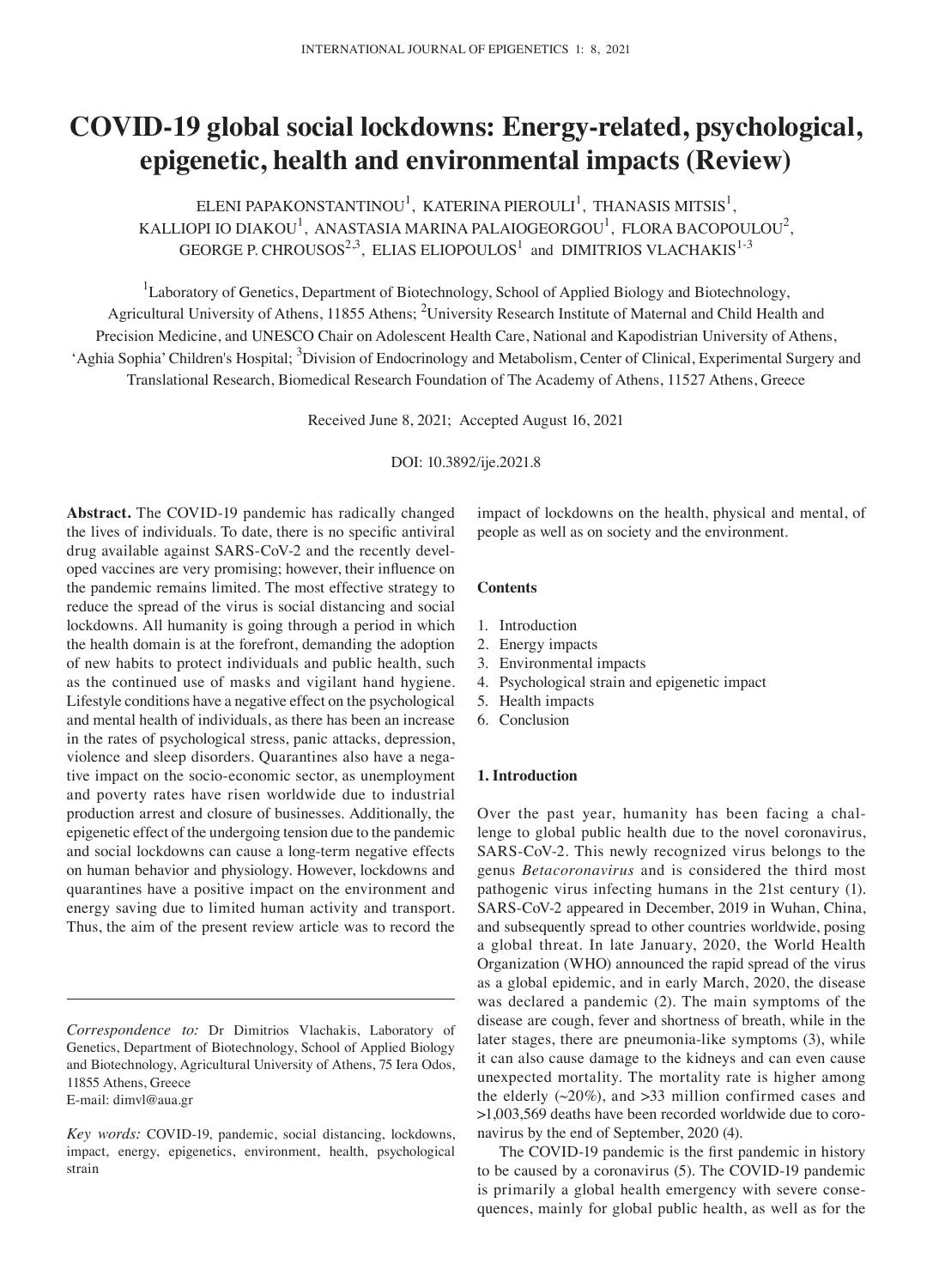global economy. To date, no specialized antiviral drug or even the recently developed vaccine can prevent the disease with absolute effectiveness. Thus far, social distancing is considered the most effective strategy to protect public health. Therefore, social lockdown is considered the most effective measure to control the spread of COVID-19 (6).

The impact of this change in lifestyle and everyday conditions is evident on the health, financial, social, energy‑related and environmental sectors (Fig. 1). According to research, due to lockdown, there has been an increase in the development or severity of mental illnesses (7), such as psychological stress, fear and panic attacks (8). Sleep disorders, such as insomnia and a significant increase in the consumption of psychotropic substances and alcoholic beverages have also been observed, mainly due to concerns regarding virus infection or the loss of family members that are more susceptible in viral infection and belong to high-risk groups (9). In addition, some of the effects of the global lockdown on the financial sector are the displacement of workers, the closure of businesses and the crashes of stocks, where according to the International Monetary Fund (IMF), the impact of COVID-19 will lead to a reduction in global economic growth by 3% (10). However, despite the negative effects of quarantine on the socioeconomic and health domains, various positive results have been recorded, mainly in the environmental sector, as there has been a reduction in air and water pollution due to the reduction of the industry activity and traffic restrictions, thus leading to improved urban sustainability (11,12). The present review aimed to analyze the impact of global social lockdowns in the context of the COVID‑19 pandemic, focusing on its impacts on health, socio‑psychological, economic sectors and the environment.

## **2. Energy impacts**

Faced with the rapid transmission of SARS-CoV-2, countries worldwide have taken measures to slow down the infection rate and alleviate the pressure on their health systems. In a number of cases, authorities have declared widespread lockdowns, temporarily shutting down local industries, businesses, institutes, and imposing travel restrictions. In parallel, work has largely turned remote, with an increasing number of individuals working online from their homes. The observed shifts in industrial activity and work practices with the parallel restriction of local and global transport can, in turn, impact the levels of energy consumption and subsequent emissions.

In a report published by the International Energy Agency for the first quarter of 2020, the global energy demand declined by 3.8% (net change in quarterly oil demand in 2020 and 2021 relative to 2019 shown in Table I) (13). More specifically, coal demand was reduced by  $8\%$ , oil demand by  $\sim$ 5%, and natural gas by  $\sim$ 2%. Global road transport marked a 50% decline by the end of March, 2020, while global air traffic was reduced by 60% by the end of the first quarter of 2020, with percentages reaching as high as 90% in some European countries (13). Given its widespread use in commercial, domestic, transportation and industrial uses, the oil demand was severely negatively affected during the pandemic, with an estimated decline of 5.6 millions of barrels per day (mb/d) reported by the IEA for the first quarter of 2020. Furthermore, jet fuel and kerosene demand presented an estimated decline of 27% in March, following the implementation of widespread travel bans and aviation traffic restrictions. The same report detailed a decline in traffic congestion and gasoline demand following the establishment of lockdown measures and mobility restrictions, with the gasoline demand decline reaching 1,7 mb/d in the first quarter of 202 on a global scale (13). The study by Gillingham *et al* (14) explored the effects of the pandemic on energy consumption in the US, reporting a 50% reduction in jet fuel and a 30% reduction in the levels of gasoline. Additionally, natural gas consumption in commercial and private establishments was found to be decreased by ~20%. Of note, although it originally decreased, electricity consumption was shown to have returned to its standard levels by June, largely due to elevated electricity demands as individuals spent an increasing amount of time at home (14). An electricity market report by IEA for the third quarter of 2020 reported the recovery of electricity demand after dropping under early lockdowns (15). More specifically, China's electricity demand was reported to have rebounded entirely, while other major markets such as Europe and the US showed similar recovery patterns, but not to the same levels as in 2019 (15).

Changes in transport activity and oil consumption exert a prominent effect on environmental quality, mainly by reducing the emissions of air pollutants. Nitrogen dioxide  $(NO<sub>2</sub>)$  is a pollutant emitted mainly through fossil fuel use and has been found to be associated with severe health issues(16). As presented in the study by Muhammad *et al*(17), data collected by NASA and the European Space Agency (ESA) evidenced the improvement in environmental quality and the reduction of  $NO<sub>2</sub>$  emissions by 30% during the COVID‑19 pandemic. The reduction levels ranged from 20‑30% in China and European countries, such as France, Italy and Spain, and up to 30% in the US. Carbon dioxide  $(CO<sub>2</sub>)$  emissions followed a similar pattern, with a reduction of  $\sim$ 15% in the US daily CO<sub>2</sub> emissions (14), and a similar 17% reduction in emissions globally by April (18). In the first quarter of 2020, the IEA reported the largest declines of  $CO<sub>2</sub>$  emissions in regions that had suffered the earliest impacts of COVID‑19, such as China and Europe, with an 8% decline (13). Overall, the limitations of transport that were implemented during the COVID-19 pandemic have led to unprecedented changes in the global field of energy demand and supply, with multi-faceted effects on the environment and the global economy. The positive impact of energy‑saving on the environment quality can serve as an example of the importance of a more sustainable approach in the field of energy and fuel.

## **3. Environmental impacts**

The production of different types of waste is indirectly the cause of a number of environmental concerns (19). The detection of SARS–CoV-2 in sewage (20,21) indicated viral persistence in water-related environments and wastewater treatment plants. Protocols for the disinfection in systems of drinking water and wastewater treatment plants are already in place for a variety of pathogenic organisms, such as bacteria and viruses. Coronaviruses are enveloped, single‑stranded RNA viruses that exhibit surface glycoproteins, including the spike protein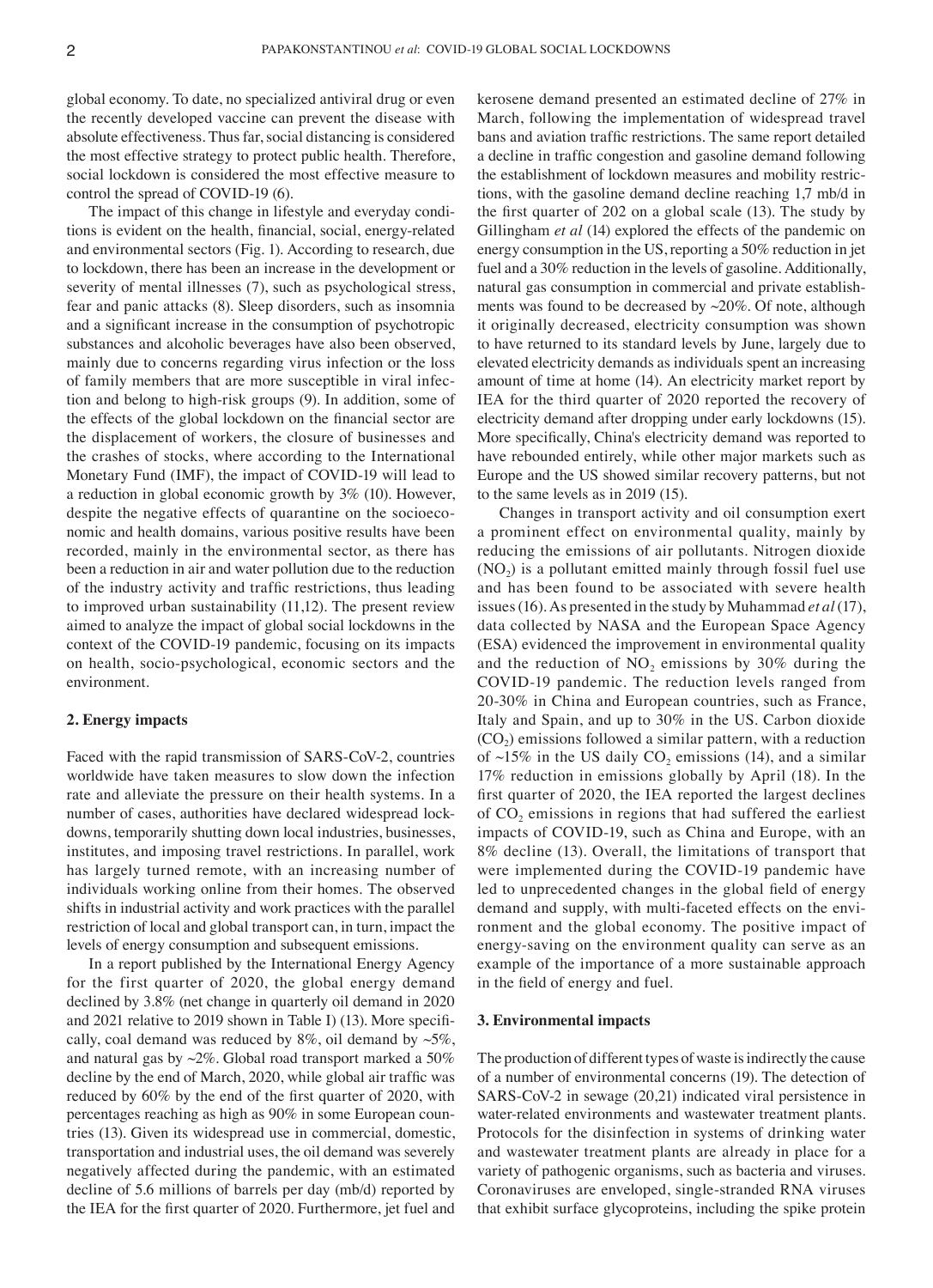|  |  |  |  |  |  |  |  |  |  |  | Table I. Net change in quarterly oil demand $(Qi)$ in 2020 and 2021 relative to 2019. |  |  |  |  |  |  |  |  |  |  |  |  |  |  |
|--|--|--|--|--|--|--|--|--|--|--|---------------------------------------------------------------------------------------|--|--|--|--|--|--|--|--|--|--|--|--|--|--|
|--|--|--|--|--|--|--|--|--|--|--|---------------------------------------------------------------------------------------|--|--|--|--|--|--|--|--|--|--|--|--|--|--|

| Yearly  |            |        |        |        |        |         |  |  |  |
|---------|------------|--------|--------|--------|--------|---------|--|--|--|
| demand  | <b>USA</b> | China  | India  | EU     | Other  | Net     |  |  |  |
| 2020 Q1 | $-1,0$     | $-1,5$ | $-0,2$ | $-0,6$ | $-1,7$ | $-5,1$  |  |  |  |
| 2020 Q2 | $-4,4$     | $+0,5$ | $-1,2$ | $-2,3$ | $-8,7$ | $-16,3$ |  |  |  |
| 2020 Q3 | $-2,4$     | $+0,7$ | $-0,5$ | $-1,3$ | $-4,5$ | $-7,9$  |  |  |  |
| 2020 Q4 | $-1,9$     | $+0,7$ | 0,0    | $-1,2$ | $-3,4$ | $-5,8$  |  |  |  |
| 2021 Q1 | $-1,8$     | $+1,2$ | 0,0    | $-1,3$ | $-3,1$ | $-5,1$  |  |  |  |
| 2021 Q2 | $-1,1$     | $+1,2$ | $-0,1$ | $-0,8$ | $-3,0$ | $-3,8$  |  |  |  |
| 2021 Q3 | $-0,6$     | $+1,2$ | 0,0    | $-0,8$ | $-2,0$ | $-2,3$  |  |  |  |
| 2021 Q4 | $-0,4$     | $+1,1$ | 0,0    | $-0,3$ | $-1,5$ | $-1,0$  |  |  |  |

The net change is presented in millions of barrels per day (mb/d), as presented in a previous study (13).



Figure 1. Impact of the change in lifestyle and everyday conditions due to the pandemic and social lockdown on health, financial, social, energy-related and environmental sectors.

that enables the binding to ACE‑2 receptors within the host body (22). While it is considered that established disinfection protocols, such as ultraviolet radiation and chlorination are sufficient in order to remove SARS‑CoV‑2 during the process of wastewater treatment, the highest achievable level of efficacy is necessary, particularly in areas where poorly treated wastewater may be discharged to surface water bodies. Efficient disinfection and safe disposal are even more important when considering the increasing production of domestic wastewater, as an increasing number of individuals self-isolate and there is a shift to remote work at home. Furthermore, the changing load within the wastewater, comprising of products, such as disinfectants and sanitizers, harbors dangers for both the environment, as well as for the potential emergence of resistance among pathogens, such as bacteria.

The quarantine conditions, that have occurred in the majority of countries worldwide, indirectly result in an increase in domestic waste, as consumers have exhibited increased domestic online shopping activity. In addition to domestic waste, inorganic waste has also increased, mainly due to the rise of the online shopping of packaged food; in addition, a significant increase has been reposted in hospital and medical waste (23). This unprecedented situation leads to significant problems in the management, recycling, and implementation of waste collection services. Thus, as there is no clear information on the retention time of SARS‑CoV‑2, waste disposal is a major environmental concern (24). During the pandemic, large amounts of domestic and hospital waste, mainly plastic waste, were generated and this has accumulated. This acts as a deterrent to ongoing efforts to reduce plastic waste and its disposal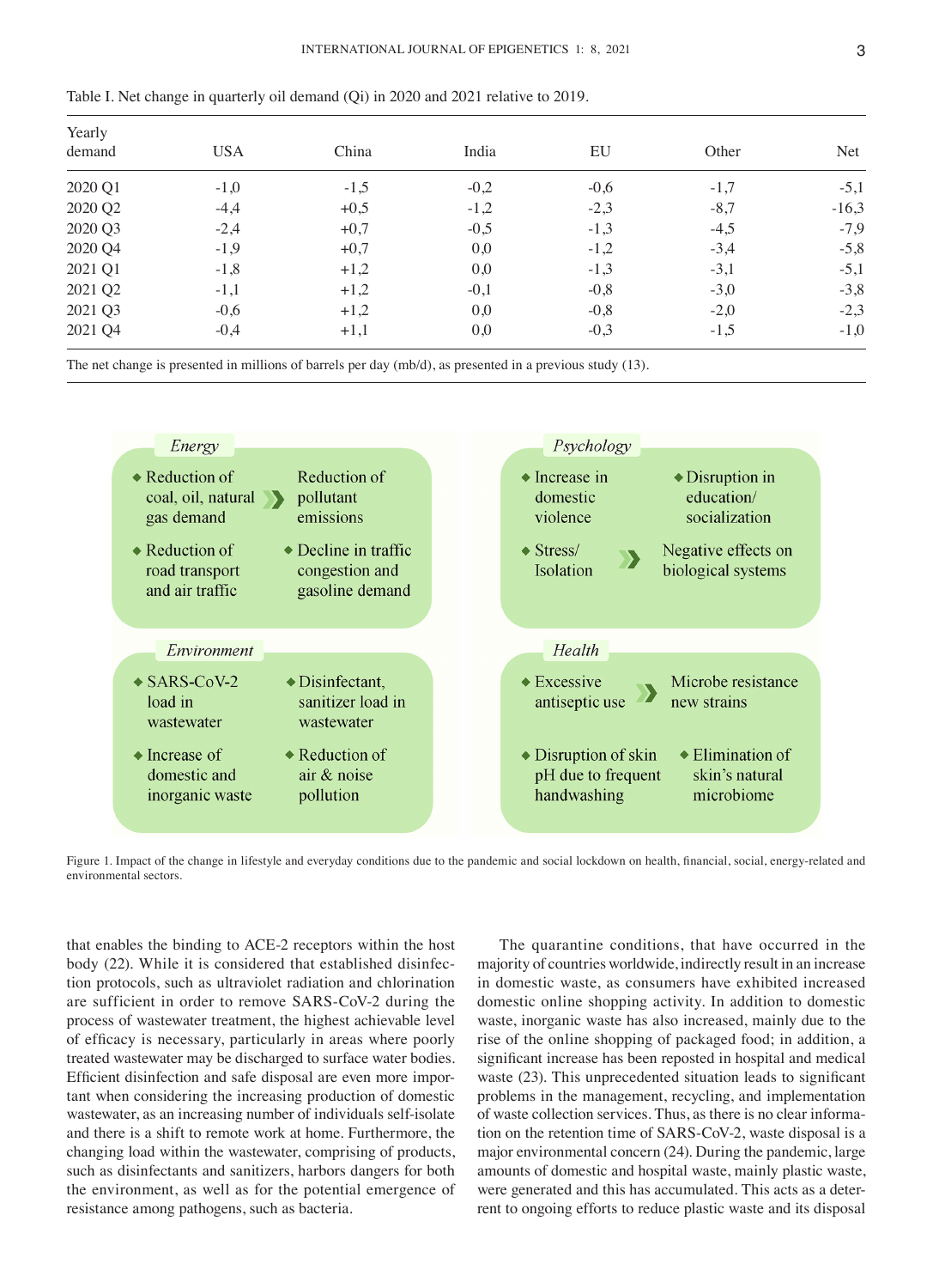to the environment. Recycling projects have been suspended in various cities due to the pandemic and fears of the virus spreading, while in affected European countries, waste management is limited; for example, in Italy, where the collection of waste from infected citizens has been banned (25). In general, further efforts must be made to identify alternatives to plastics that are widely used (25).

The source of atmospheric  $NO<sub>2</sub>$  is mainly the burning of fossil fuels, such as coal, oil and gas, and the largest percentage of its atmospheric emissions in the cities is due to emissions from  $~80\%$  of motor vehicles (26). In addition, the refining of petroleum and metals, the production of electricity through coal combustion, and other food production and processing industries are also sources of significant emission rates of this molecule. Nitric oxide (NO) and  $NO<sub>2</sub>$  are responsible for the formation of acid rain that is toxic to the environment (25), and according to the WHO,  $NO<sub>2</sub>$  is one of the six typical air pollut– ants. For this reason, atmospheric  $NO<sub>2</sub>$  is used as an accurate measure to determine whether the COVID-19 epidemic is affecting environmental pollution.  $NO<sub>2</sub>$  is an atmospheric pollutant that leads to photochemical smog formation and has significant effects on human health (27). Exposure to high concentrations of  $NO<sub>2</sub>$  can lead to respiratory symptoms, such as cough, wheezing, flu, etc., as well as to the deterioration of respiratory diseases, such as asthma. According to the ESA, which is responsible for monitoring air pollution, it was predicted that global NO<sub>2</sub> emissions would increase by  $\sim$ 1% on a 5‑year basis without quarantine conditions. However, due to social lockdown, which has led to a reduction in both motor vehicle traffic and industrial production, there has been a significant reduction in global greenhouse emissions (25). Respectively, the reduction of  $CO<sub>2</sub>$  emissions is also a positive effect of the lockdown. Global  $CO<sub>2</sub>$  emissions decreased by 17% by April 7, 2020 compared to the average emission level in 2019 (18).

Particulate matter are also important air pollutants. Their main sources are pollutants emitted from vehicles, factories and the burning of fossil fuels (28), as well as from grilling, cigarette smoking and burning wood in a fireplace or stove. These particles are categorized into two categories according to their diameter, which include PM10, which are inhalable particles with a diameter of ≤10  $μ$ m, and PM2.5, which are equally inhalable particles with a diameter of  $\leq 2.5 \mu$ m. Exposure to PM2.5 causes severe health issues, such as heart rate abnormality, increased asthma, decreased lung function and increased respiratory symptoms. However, during quarantine, both PM10 and PM2.5 levels have been significantly reduced and in particular, a study conducted in 22 cities in India recorded a reduction of PM10 and PM2.5 by 43 and 31% (25).

In addition to the reduction of air pollution during social lockdowns, a significant reduction has also been observed in noise pollution. Noise is one of the most important sources of disturbance to both humans and the environment, as it can cause health issues and can change the physical condition of ecosystems (29). Sleep disorders, adverse effects on the heart and metabolic system, and cognitive impairment in children are some of the major consequences of long-term noise exposure. According to the European Environment Agency, noise pollution is the cause of 48,000 new cases of heart disease and

12,000 premature deaths each year, as well as a chronic sleep disorder for 6.5 million individuals. However, during quarantine, this new lifestyle has led to a significant reduction in noise levels, as commercial activities have almost completely stopped, and private or public transport has been significantly reduced (25).

Environmental compounds and atmospheric pollutants have been shown to exert epigenetic effects, namely in terms of fertility and reproduction, as well as during fetal development. Exposure to air pollutants such as  $O_3$  and  $NO_2$  in the prenatal stage has been associated with neonate DNA methylation, with the affected genes pointing to a link between prenatal exposure to pollutants and alterations in inflammatory, mitochondrial and metabolism‑related biological processes (30). Fuel industry hydrocarbons, such as JP‑8, can promote epigenetic transgenerational inheritance of diseases such as obesity, reproductive disorders, and gamete epimutations. Lastly, the epigenetic impact of environmental stressors has been demonstrated through the identification of aberrant levels of circulating epigenetic modifications in individuals residing in urban zones with significant air pollution (31).

#### **4. Psychological strain and epigenetic impact**

The COVID-19 pandemic has presented immense challenges for the general population with profound psychosocial effects (32). The most commonly implemented measures, which are national-level lockdowns and implementation of social-distancing rules, have been sources of anxiety, anger, confusion, and grief, and have led to the emergence of symptoms of depression (33,34). Moreover, existing socioeconomic and racial divides have an effect on the consequences of COVID‑19 infection in individuals, which also affects the effectiveness of the measures mentioned above (34,35).

The social implications of COVID-19 are most evident in households. Domestic violence appears to increase following the implementation of lockdown (36). The most vulnerable individuals to domestic abuse are children and their mothers (37). There are multiple factors that can lead to such an increase. Firstly, the economic distress created by the increasing unemployment rates, the loss of income, or the lack of social support increases emotional distress and may lead to violent behavior in couples. Moreover, increased interactions inside the household due to the increasing amount of time spent with other household members may expose behaviors that are not compatible within a family setting. Lastly, the increase in time spent together also decreases the 'safe-time' when a victim of abuse is alone (38). These factors are further exacerbated due to the decreased accessibility to social support services (39). Therefore, it is essential to devise specific policies to combat these effects of the pandemic.

The social implications of the pandemic are also quite evident in specific age groups, particularly among children, teenagers and young adults (40,41). Disruption in education and socialization appears to cause multiple issues (42). For numerous students, educational institutions provide important services that allow the report of abuse, violence and harm. These services are essential since, as mentioned above, such incidences have increased during the pandemic. Moreover, a number of students with socioeconomic disadvantages and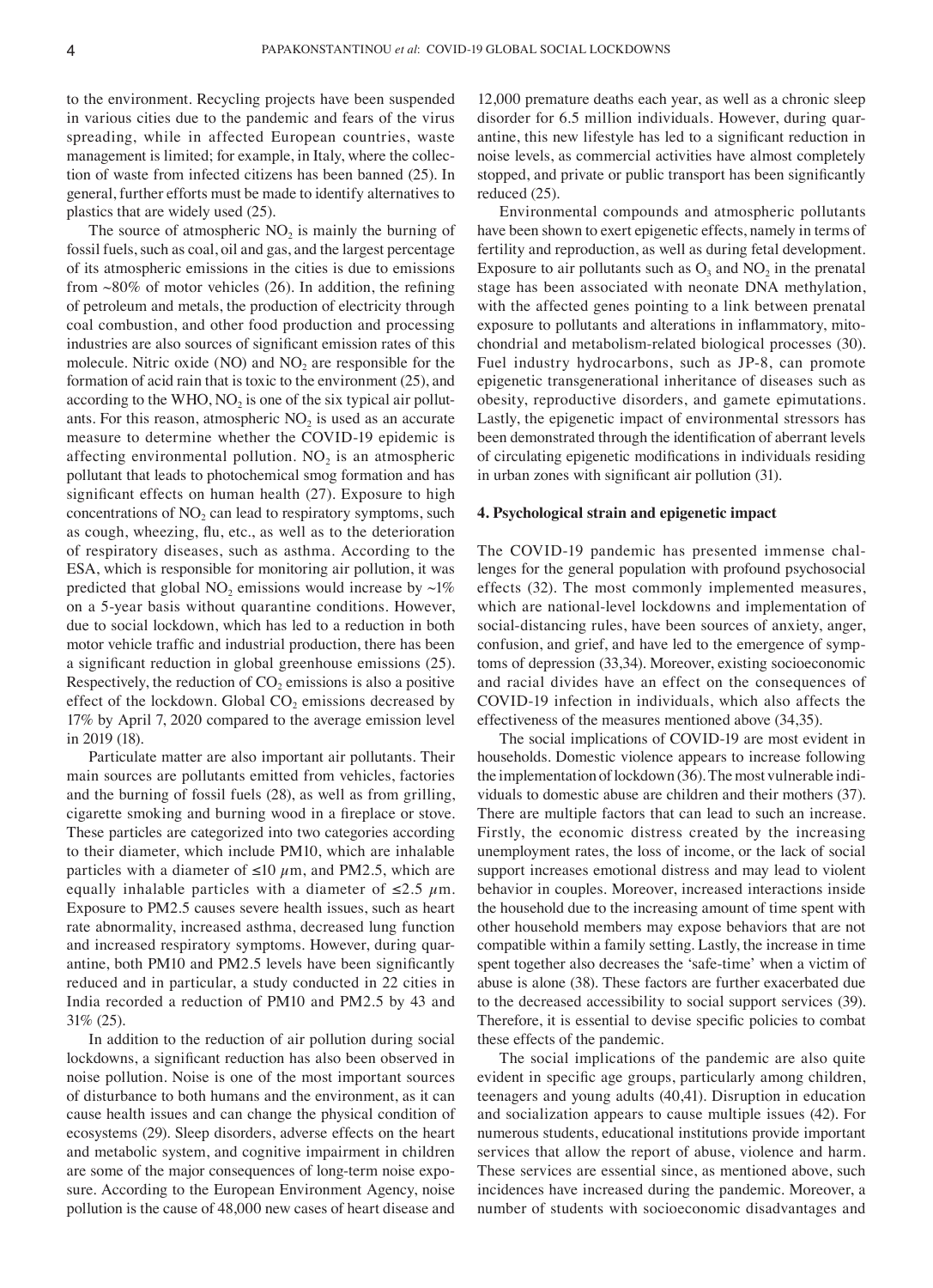disabilities rely on such institutions for nutrition and health support (43). Education itself is negatively affected, since not all students have the resources needed for digital communication, while a barrier in the educational relationship is created between teachers and students (43). Lastly, some of the most important problems that arise in children, teenagers and young adults are due to the lack of social interaction. The decrease in social interaction negatively affects growth and learning, while it may lead to the loss of a sense of community (44). Specifically, children may be more vulnerable since the toxic stress associated with social isolation may lead to losses in brain development and long‑term impairment of cognition, physical, and mental health (45). These facts indicate the need to develop distinct strategies for specific age groups.

All these social effects of COVID-19 also have a biological impact. Acute and chronic stress have deleterious effects on multiple biological systems, including the cardiovascular system, the immune system and cognition (46). Persistent stress also activates the hypothalamic‑pituitary‑adrenal axis (HPA) and leads to the release of cortisol (32). This activation of this mechanism is crucial as cortisol levels seem to influence the outcome of possible SARS-CoV-2 infection. Specifically, patients with a fatal outcome have displayed higher serum cortisol levels (47). Consequently, the psychosocial effects of COVID‑19 can themselves worsen the outcome of a possible infection. It is, thus essential to extensively study these effects.

Aiming at reducing the negative psychological, physical and social consequences of the pandemic, that are mentioned above, the positive impact of physical exercise on psychological health is proven. Nevertheless, according to the literature, a significant reduction in physical activity has been observed during the COVID-19 quarantine, thus resulting in a significant reduction in the psychological well-being of individuals of all age groups. Individuals who exercise regularly have generally been shown to be less likely to develop symptoms of depression and anxiety due to changes in the HPA axis and mediated endogenous opioid system, which are involved in stress, mood and emotional responses (48,49). In addition, increased levels of brain‑derived neurotrophic factor (BDNF) have been reported following exercise, which is the brain's most abundant neurotrophin and exerts a positive effect on stress and depressive disorders. The lack of access to exercise and physical activity due to quarantine has had significant effects on mental health, compound stress or anxiety in isolation from normal social life. Thus, the benefits of physical exercise in psychological well-being prove to be very useful, particularly in times of stress, crisis, and fear, such as the period of the COVID‑19 pandemic that is currently affecting humanity (48,49).

During the current pandemic, the undergoing stressors, worldwide instability and the deterioration of the well-being of individuals, the epigenetic effects should also be considered. Alterations in epigenetic patterns can be triggered by environmental, nutritional, social and psychological factors, all of which are currently affected by the COVID‑19 pandemic. Nutritional habits have changed due to social lockdowns and the accessibility of various nutrients, and even though no consequent studies have been conducted, it is well known that changes in dietary patterns can cause epigenetic alterations, as nutrients are involved in brain function and development, and influence DNA methylation and histone modifications (50,51). Generally, in nutrition epigenetics, food is considered an environmental exposure of the organism. More specifically, the nutrients in food that enter the body constitute either on their own, or as determinants of maternal metabolism, information about the world in which a body will be born or raised. This is particularly evident during the critical growth periods of the body, as food molecules form the metabolic systems with which the body will process food in the future (52). This fact is more evident in cases of insufficient maternal care and nutrition, that have an impact on the epigenetic formation of the offspring and are reflected in the methylation state of their DNA (53). Thus, nutrients form the environment in which the activity of the genome and the physiology of the body are formed (52).

As previously discussed, social distancing can have an impact on the psychology and health status of individuals. However, the epigenetic imprint during stressful periods and prolonged social isolation can have long‑term consequences and even a transgenerational effect (54). It has been shown that 15 genetic variants enriched for epigenetic modifications are strongly associated with loneliness and chronic isolation and regulate gene expression in the brain (55). Additionally, isolation has been shown to affect a wide range of epigenetic regulators, including transcription factors and ncRNAs, and to disrupt gene regulatory pathways (56), and is also involved in all reward deficiency syndrome (RDS) addictive behaviors (57). Another point considered is the impact of prenatal stress and the epigenetic effect in the neurodevelopment of the offspring of pregnant women during this period, where long‑term exposure to stress can cause is linked to increased risk of neuropsychiatric disorders (58). The general epigenetic risk of extensive social distancing and stress is alarming, and individuals are anticipated to experience a wide range of mental health issues with longstanding consequences.

#### **5. Health impacts**

In order to reduce the transmission of the coronavirus strain SARS-CoV-2 and control the COVID-19 pandemic, governments in cooperation with the WHO have applied a range of optional or mandatory measures, along with social distancing, in public places, which include the use of mask and antiseptics.

Although there is a large controversy on whether a mask can protect someone from an infection or not, recent research suggests that they can help to prevent the spread of viruses. A study performed in 2013 revealed that masks led to a significant reduction in the number of seasonal influenza virus aerosols sprayed into the air via droplets exhaled from infected individuals; in that case, masks produced a 3.4‑fold reduction in viral aerosol shedding (59). Respectively, results from various epidemiological and clinical studies assessing the effectiveness of masks in reducing disease transmission have led to the conclusion that mask‑wearing can provide some significant benefits for public health (60‑64). Masks also protect healthy individuals against aerosol particles emitted from infected individuals, such as those emitted during sneezing and coughing. Experts insist on wearing and properly removing a mask in order to eliminate viral transmission through the nose, mouth and eyes with contaminated hands. Individuals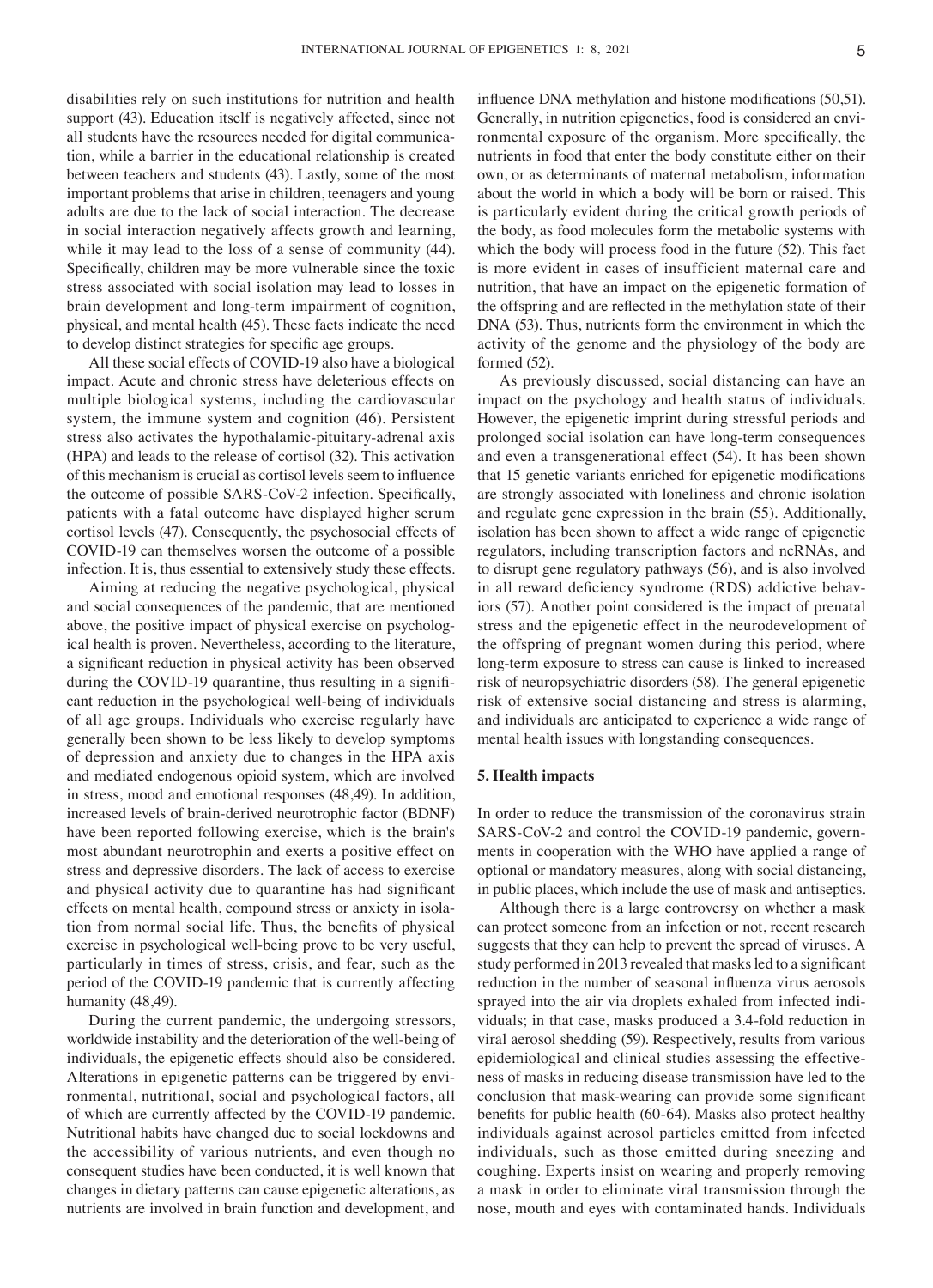who are not vigilant with the use of masks face a high risk of infection (65‑67). In addition, the use of masks may lead to undesirable results for the general population. Aside from this, the WHO insists that wearing a mask does not lead to difficulties in breathing when properly worn and does not cause  $CO<sub>2</sub>$ intoxication or oxygen deficiency (68).

Hand hygiene is the second crucial factor for virus prevention along with the use of masks (69). Ethanol is the most commonly used substance in commercial antiseptics. The majority of products contain 70 to 90% v/v alcohol in water solutions. However, its benefits for public health, frequent hand washing, and the excessive use of antiseptic solutions can severely damage the skin, leading to irritations and dehydration, as natural oils are removed from the skin (70). Doctors claim that an increase in dermatitis of the hands has been noted since the beginning of the pandemic (71).

The immune system represents the optimal defense against infection as it supports the natural defense of the body against pathogens, such as viruses, bacteria, fungi and protozoa, and resists infections. The human body has a two-line defense system against pathogens. The skin, the largest human organ, represents the body's first line of defense and hosts a great number of beneficial microbes, which consist the natural flora. This microbiome is the greatest barrier on the surface of the skin. The skin microbiome is a complex collection of distinct micro-ecosystems specifically adapted to thrive in the conditions encountered across different body sites (72).

It has been proven that frequent handwashing with antimicrobial soaps and the excessive use of antiseptics disrupt the natural environment of the skin, altering the pH level, a crucial factor for microorganisms. In addition, ethanol dissolves lipid membranes and denatures proteins of the bacterial cell wall and cell membrane. As a result, the elimination of the natural microbiome is observed. In addition, the excessive use of alcohol-containing antiseptics could increase the resistance of certain germs and can thus create new strains that could threaten public health.

In addition to the aforementioned strategies of defense against pathogens, in this context, exercise has been shown to play an important role in strengthening the immune system against viruses that mainly infect the respiratory system. According to a study conducted in Italy, it was demonstrated that moderate physical exercise can promote the treatment of respiratory infections caused by viruses, such as coronavirus, thus promoting the proper functioning of the immune system and improving the pathological results (73). This occurs as exercise causes the release of catecholamines and glucocorticoids, which are stress hormones that reduce excessive local inflammation in the respiratory tract. In parallel, exercise, through the secretion of anti‑inflammatory cytokines, such as IL‑4 and IL‑10, promotes the transition from a T helper type 1 (Th1) cell population to a T helper type 2 (Th2) population, thus avoiding the excessively prolonged activity of Th1 against the pathogen, which can lead to cell damage and necrosis. In summary, regular and balanced exercise leads to improved antibacterial and antiviral immune response and reduced inflammation through stimulated circulation, both between the lymphoid tissues and the bloodstream, and innate immune system agents, including immunoglobulins, neutrophils, cytokines, NK cells and T‑ and B‑lymphocytes, which promotes

more effective inspection against pathogens, cancer cells, and inflammatory mediators (73).

On the other hand, it should be stressed that due to the measures referred, there has been a reduction in the transmission of other pathogens. Although the data are limited and are derived from only a short period of time, experts claim that infections from other viruses such as those which cause seasonal influenza and gastroenteritis are also reduced (74,75).

From the scope of the view of epigenetics, the COVID-19 pandemic has already radically altered the lifestyles of individuals, leading to the possibility of a more permanent change in the future (76). However, this new way of life may leave humans vulnerable to epigenetic alterations. The frequent use of masks and frequent hand washing, which are used extensively to protect against coronavirus transmission, have created, in a number of individuals, a variety of dermatological conditions, such as psoriasis, which is a chronic inflammatory skin disease, and atopic dermatitis. According to a study that examined the role of epigenetics in skin control and its association with skin pathologies, it was found that in the case of psoriasis, there was hypermethylation and a decrease in  $p16^{INK4A}$  levels, where it is found mainly in affected areas of the skin than in unaffected ones. Accordingly, in the case of atopic dermatitis, decreased levels of DNA methyltransferase 1 (DNMT1) were observed in the blood of infected patients, suggesting that DNA methylation levels may contribute to the pathogenesis of this disease. Finally, according to the results of that study, the proliferation and differentiation of skin cells can be modified by epigenetic regulators (77). Thus, environmental conditions and factors can affect an organism's epigenetic modifications, such as DNA methylation and histone modifications, through the direct activation or deactivation of genes in response to a stimulus or environment. These changes are likely to be inherited from one generation to the next, thus affecting skin health. For this reason, it is important to further study the epigenetic alterations that occur mainly in the skin cells through the extensive use of masks and hand washing, and lead to pathological dermatological conditions.

#### **6. Conclusion**

By the end of 2019 and to date, the world is experiencing an unprecedented situation of the 21st century. Ongoing research is being performed to identify effective drug targets to treat this highly contagious virus (78‑83). In addition to the proteins encoding the virus, several studies have focused on the search for and identification of non‑coding RNAs involved in the SARS-CoV-2-induced inflammatory response with the aim of finding new specific prognostic biomarkers and therapeutic targets in patients with COVID‑19 (84). Epigenetic configurations involving non‑coding RNAs (ncRNAs), DNA methylation and histone acetylation are known to be involved in inflammatory cytokines and the inflammatory complex, including IL-6, tumor necrosis factor  $\alpha$  (TNF- $\alpha$ ) and the NLR family pyrin domain containing 3 (NLRP3) inflammasome (85). Therefore, the design of anti-inflammatory drugs to target inflammatory cytokines, particularly IL‑6 and the inflammatory complex, may be a promising strategy for the treatment of SARS-CoV-2 (86). An increasing number of studies have demonstrated that long ncRNAs (lncRNAs) play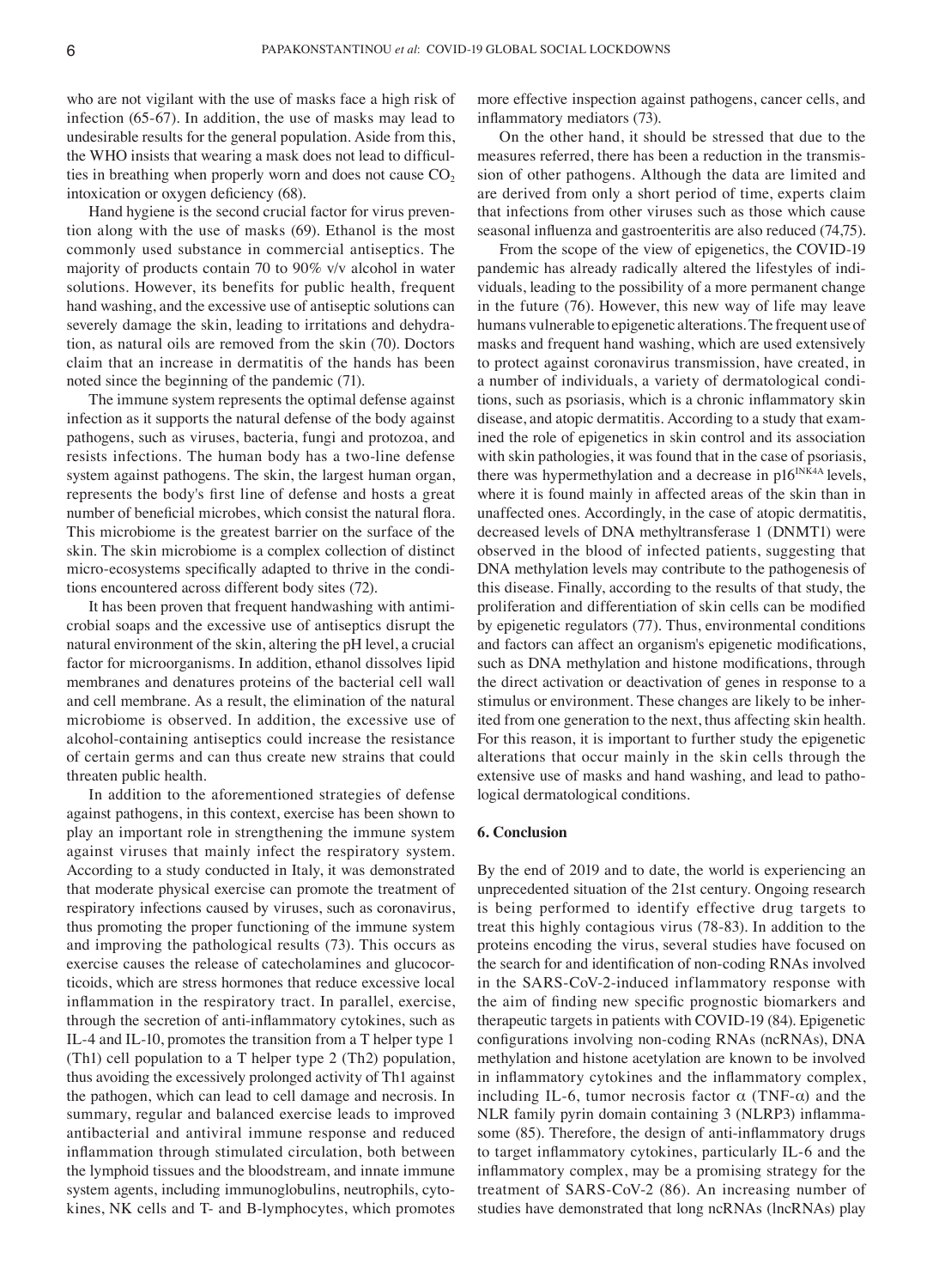

Figure 2. Summary of the changes that have occurred due to the quarantine measures for the COVID-19 pandemic. This has led to changes in the environment, and to the daily life, psychology and health of humans, exerting a significant epigenetic impact.

a key role in the development of inflammatory diseases, as they are strongly involved in the regulation of NLRP3 inflammasome and IL-6 signaling (87), while they are involved in innate immune responses through their association with the IFN mechanistic pathways (88). Therefore, understanding the effects of differential expression and the modes of action of long non-covalent DNAs will greatly influence the fields of immunology and infectious diseases.

Despite intensive research worldwide, no highly specific antiviral drug has been developed, and the recently developed vaccine is promising, although there is still no clear evidence of its effectiveness (89). For this reason, social distancing and lockdowns remain effective ways of protecting public health (90). The new living conditions evidently affect not only the individuals themselves (individually and socially), but also have impacts on the energy, economic and environmental sectors. The present review reports the effects of quarantine on health, energy, environmental pollution and the socioeconomic sector. In the socio-economic sector, the global pandemic results in higher unemployment and poverty rates, lower oil prices, distorted education sectors, changes in the nature of work, and increased risks for healthcare workers(91,92). Along with this global economic situation, there has been an increase in domestic violence and the occurrence of mental illnesses, such as stress, insomnia, anger and panic attacks (93). On the other hand, the impact on the energy sector includes an increased domestic energy demand due to reduce mobility and a change in the working environment. Global lockdowns and traffic congestion have reduced the demand for industrial and commercial energy. This reduction in demand and traffic has resulted in significant reductions in  $NO<sub>2</sub>$ ,  $NO<sub>2</sub>$ ,  $PM$ and environmental noise emissions and, consequently, a significant reduction in environmental pollution (94). Finally, the measures applied in health, including the use of mask and hand hygiene, have, generally, a positive impact on pandemic control. Masks can successfully block droplets containing the virus to spread (95). However, the misuse of masks can lead to opposite results for public health. As regards hand hygiene, although it is necessary, excessive hand washing and antiseptic use leads to dermatological issues and weakens the immune system. In addition, when antiseptics are applied for a long period of time, new microbial strains that are more resistant may threaten humanity. In conclusion, social lockdowns have significantly affected the psychosynthesis and habits of individuals, as well as their epigenetic profile and the ongoing changes in society and the environment should be well-considered for their long‑term consequences in all levels discussed, from the molecular basis of epigenetic modifications to the global impact on health, social, economic, and environmental factors.

In summary, all the changes that have occurred due to the COVID‑19 quarantine, both environmental, and in the daily life, psychology and health of humans, have a significant epigenetic impact (Fig. 2). Epigenetic modifications are responsible for regulating gene expression in response to an environment or stimulus. Thus, the new lifestyle that includes changes in exercise, diet, habits, sociability and human psychology, combined with the environmental changes that have occurred during lockdowns, such as the reduction of air pollution, can lead to epigenetic modifications in the human genome which may be passed on to future generations. Finally, epigenetics also plays an important role in the process of discovering pharmacological targets and prognostic biomarkers for the treatment of this virus, as it focuses on non‑coding RNAs, DNA methylation and histone modifications to factors involved in the immune and inflammatory response, such as cytokines.

# **Acknowledgements**

#### Not applicable.

## **Funding**

The authors would like to acknowledge funding from the following organizations: i) AdjustEBOVGP‑Dx (RIA2018EF‑2081): Biochemical Adjustments of native EBOV Glycoprotein in Patient Sample to Unmask target Epitopes for Rapid Diagnostic Testing. A European and Developing Countries Clinical Trials Partnership (EDCTP2) under the Horizon 2020 'Research and Innovation Actions' DESCA; and ii) 'MilkSafe: A novel pipeline to enrich formula milk using omics technologies', a research co-financed by the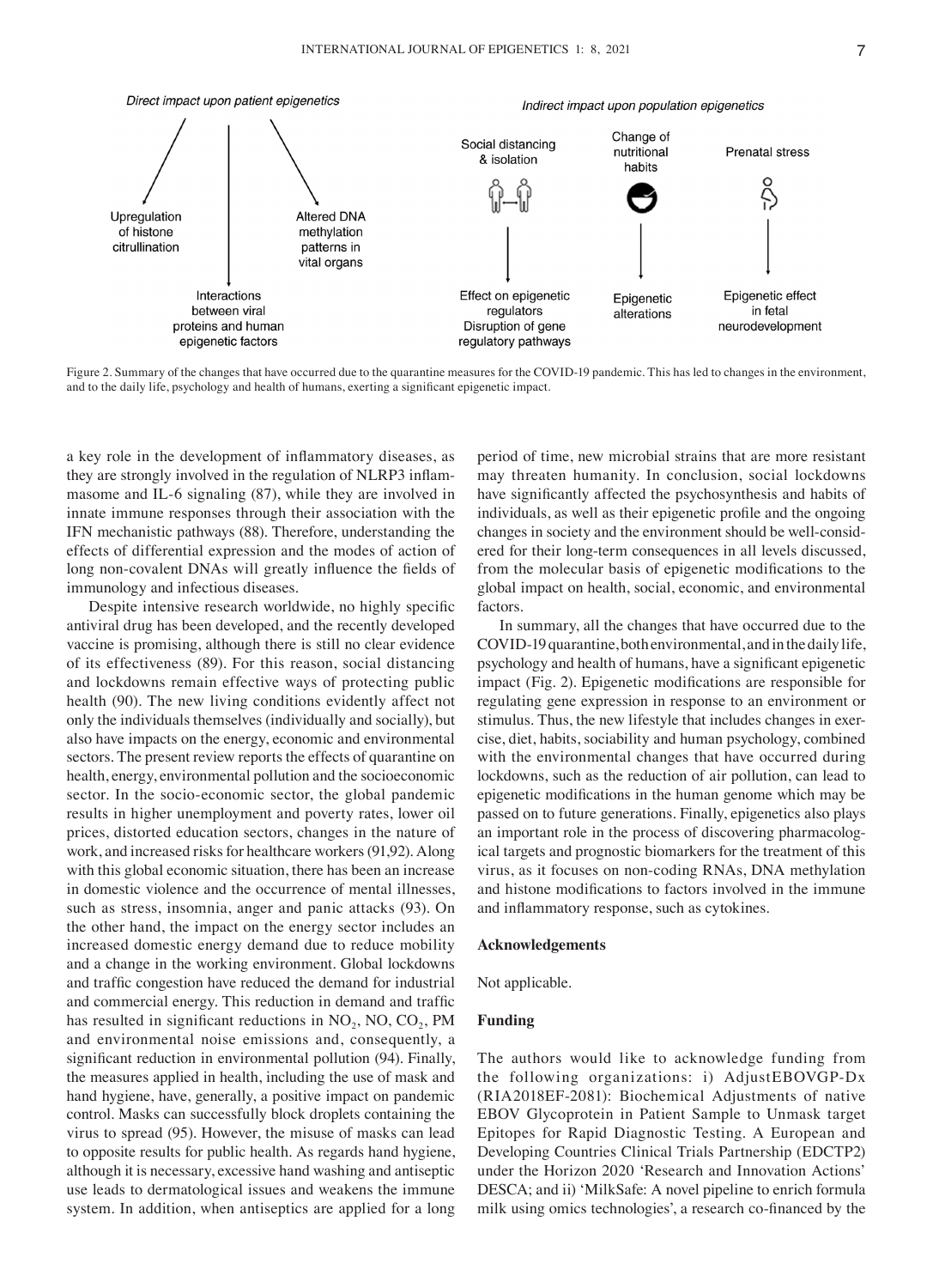European Regional Development Fund of the European Union and Greek national funds through the Operational Program Competitiveness, Entrepreneurship and Innovation, under the call RESEARCH‑CREATE‑INNOVATE (project code: T2EDK‑02222).

### **Availability of data and materials**

Not applicable.

## **Authors' contributions**

All authors (EP, KP, TM, KID, AMP, FB, GPC, EE and DV) contributed to the conceptualization, design, writing, drafting, revising, editing and reviewing of the manuscript. All authors confirm the authenticity of all the raw data. All authors have read and approved the final manuscript.

### **Ethics approval and consent to participate**

Not applicable.

### **Patient consent for publication**

Not applicable.

## **Competing interests**

GPC is the Editor in Chief of the journal, and DV and EE are Editors of the journal. However, they had no personal involvement in the reviewing process, or any influence in terms of adjudicating on the final decision, for this article. The other authors declare that they have no competing interests.

#### **References**

- 1. El Zowalaty ME and Järhult JD: From SARS to COVID‑19: A previously unknown SARS‑related coronavirus (SARS‑CoV‑2) of pandemic potential infecting humans‑call for a one Health approach. One Health 9: 100124, 2020.
- 2. Chowdhury MA, Shuvho MBA, Shahid MA, Haque AKMM, Kashem MA, Lam SS, Ong HC, Uddin MA and Mofijur M: Prospect of biobased antiviral face mask to limit the coronavirus outbreak. Environ Res 192: 110294, 2021.
- 3. Holshue ML, DeBolt C, Lindquist S, Lofy KH, Wiesman J, Bruce H, Spitters C, Ericson K, Wilkerson S, Tural A, *et al*: First case of 2019 novel coronavirus in the united states. N Engl J Med 382: 929‑936, 2020.
- 4. Abdullah S, Mansor AA, Napi NNLM, Mansor WNW, Ahmed AN, Ismail M and Ramly ZTA: Air quality status during 2020 Malaysia Movement Control Order (MCO) due to 2019 novel coronavirus (2019‑nCoV) pandemic. Sci Total Environ 729: 139022, 2020.
- 5. El Zowalaty ME, Young SG and Järhult JD: Environmental impact of the COVID‑19 pandemic‑a lesson for the future. Infect Ecol Epidemiol 10: 1768023, 2020.
- 6. Paital B, Das K and Parida SK: Inter nation social lockdown versus medical care against COVID‑19, a mild environmental insight with special reference to India. Sci Total Environ 728: 138914, 2020.
- 7. Zhai Y and Du X: Addressing collegiate mental health amid COVID‑19 pandemic. Psychiatry Res 288: 113003, 2020.
- 8. Blake H, Bermingham F, Johnson G and Tabner A: Mitigating the psychological impact of COVID-19 on healthcare workers: A digital learning package. Int J Environ Res Public Health 17: 2997, 2020.
- 9. Severo EA, de Guimarães JCF and Dellarmelin ML: Impact of able consumption and social responsibility: Evidence from generations in Brazil and Portugal. J Clean Prod 124947, 2020.
- 10. IMF: World Economic Outlook, April 2020: The Great Lockdown. Journal, 2020.
- 11. Arora S, Bhaukhandi KD and Mishra PK: Coronavirus lockdown helped the environment to bounce back. Sci Total Environ 742: 140573, 2020.
- 12. Jiang P, Fu X, Fan YV, Klemeš JJ, Chen P, Ma S and Zhang W: Spatial-temporal potential exposure risk analytics and urban sustainability impacts related to COVID-19 mitigation: A perspective from car mobility behaviour. J Clean Prod 279: 123673, 2021.
- 13. IEA: Global Energy Review 2020, IEA, Paris, 2020a.
- 14. Gillingham KT, Knittel CR, Li J, Ovaere M and Reguant M: The Short-run and Long-run effects of Covid-19 on energy and the environment. Joule 4: 1337‑1341, 2020.
- 15. ΙΕΑ: Electricity Market Report‑December 2020, IEA, Paris, 2020b.
- 16. He MZ, Kinney PL, Li T, Chen C, Sun Q, Ban J, Wang J, Liu S, Goldsmith J and Kioumourtzoglou MA: Short- and intermediate-term exposure to  $NO<sub>2</sub>$  and mortality: A multi-county analysis in China. Environ Pollut 261: 114165, 2020.
- 17. Muhammad S, Long X and Salman M: COVID-19 pandemic and environmental pollution: A blessing in disguise? Sci Total Environ 728: 138820, 2020.
- 18. Le Quéré C, Jackson RB, Jones MW, Smith AJP, Abernethy S, Andrew RM, De‑Gol AJ, Willis DR, Shan Y, Canadell JG, *et al*: Temporary reduction in daily global CO2 emissions during the COVID-19 forced confinement. Nat Climate Change 10: 647‑653, 2020.
- 19. Schanes K, Dobernig K and Gözet B: Food waste matters‑A systematic review of household food waste practices and their policy implications. J Cleaner Production 182: 978‑991, 2018.
- 20. Ahmed W, Angel N, Edson J, Bibby K, Bivins A, O'Brien JW, Choi PM, Kitajima M, Simpson SL, Li J, *et al*: First confirmed detection of SARS-CoV-2 in untreated wastewater in Australia: A proof of concept for the wastewater surveillance of COVID-19 in the community. Sci The Total Environ 728: 138764, 2020.
- 21. Medema G, Heijnen L, Elsinga G, Italiaander R and Brouwer A: Presence of SARS-Coronavirus-2 in sewage. Environ. Sci. Technol. Lett 7: 511‑516, 2020.
- 22. Wrapp D, Wang N, Corbett KS, Goldsmith JA, Hsieh CL, Abiona O, Graham BS and McLellan JS: Cryo‑EM structure of the 2019‑nCoV spike in the prefusion conformation. Science 367: 1260‑1263, 2020.
- 23. Zambrano‑Monserrate MA, Ruano MA and Sanchez‑Alcalde L: Indirect effects of COVID‑19 on the environment. Sci Total Environ 728: 138813, 2020.
- 24. Liu M, Tan S, Zhang M, He G, Chen Z, Fu Z and Luan C: Waste paper recycling decision system based on material flow analysis and life cycle assessment: A case study of waste paper recycling from China. J Environ Manage 255: 109859, 2020.
- 25. Mofijur M, Fattah IMR, Alam MA, Islam ABMS, Ong HC, Rahman SMA, Najafi G, Ahmed SF, Uddin MA and Mahlia TMI: Impact of COVID‑19 on the social, economic, environmental and energy domains: Lessons learnt from a global pandemic. Sustain Prod Consum 26: 343‑359, 2021.
- 26. Munawer ME: Human health and environmental impacts of coal combustion and post‑combustion wastes. J Sustainable Mining 17: 87-96, 2018.
- 27. Huang Y, Mok WC, Yam YS, Zhou JL, Surawski NC, Organ B, Chan EFC, Mofijur M, Mahlia TMI and Ong HC: Evaluating in‑use vehicle emissions using air quality monitoring stations and on-road remote sensing systems. Sci Total Environ 740: 139868, 2020.
- 28. Baensch‑Baltruschat B, Kocher B, Stock F and Reifferscheid G: Tyre and road wear particles (TRWP)‑A review of generation, properties, emissions, human health risk, ecotoxicity, and fate in the environment. Sci Total Environ 733: 137823, 2020.<br>29. Zambrano-Monserrate MA and Ruano MA: Does envi-
- 29. Zambrano‑Monserrate MA and Ruano MA: Does envi‑ ronmental noise affect housing rental prices in developing countries? Evidence from Ecuador. Land Use Policy 87: 104059, 2019.
- 30. Ladd‑Acosta C, Feinberg JI, Brown SC, Lurmann FW, Croen LA, Hertz‑Picciotto I, Newschaffer CJ, Feinberg AP, Fallin MD and Volk HE: Epigenetic marks of prenatal air pollution exposure found in multiple tissues relevant for child health. Environ Int 126: 363‑376, 2019.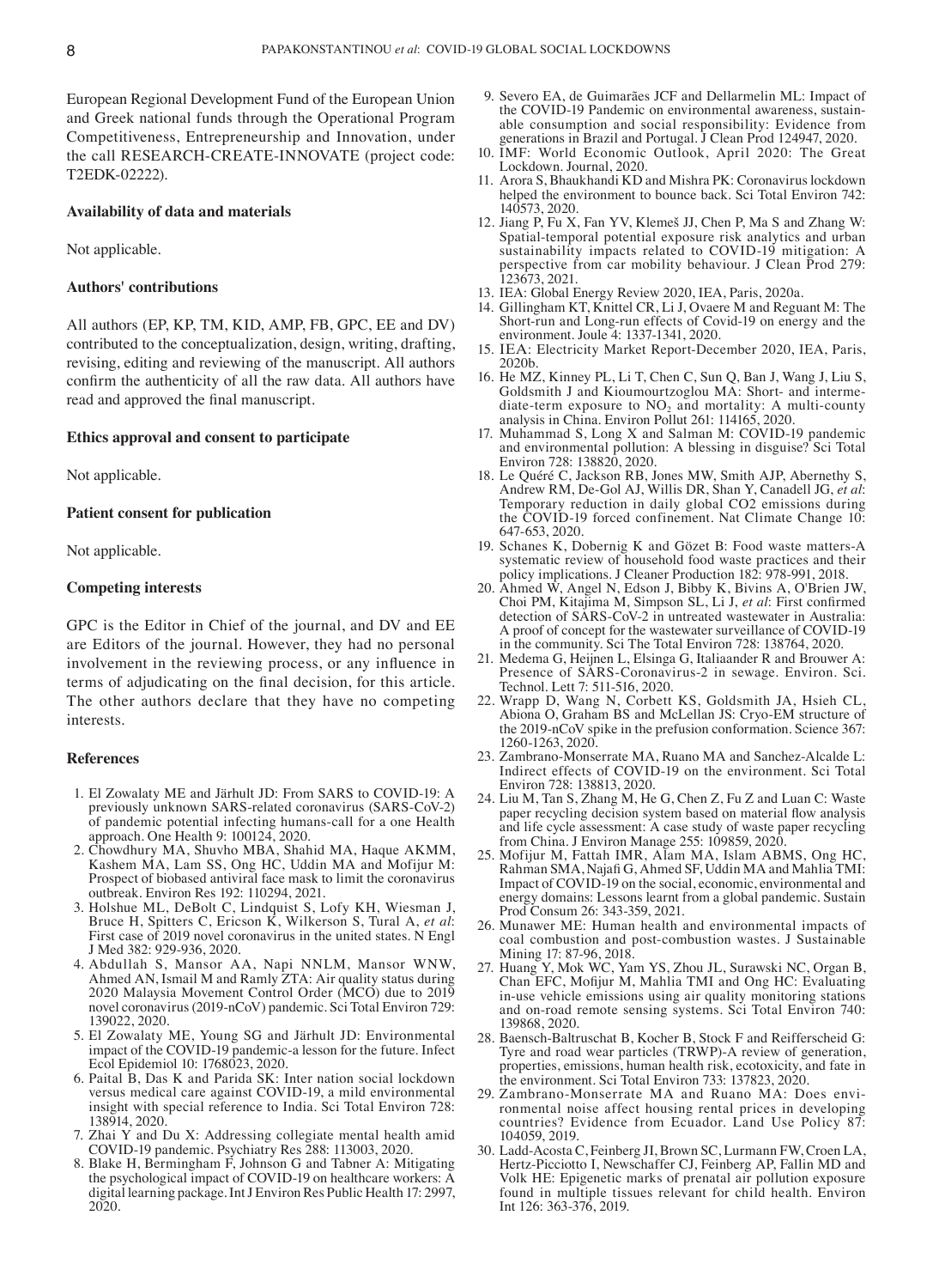- 31. Mishra PK, Bunkar N, Singh RD, Kumara R, Pushpendra GP, Tiwari R, Bhargava A and Chaudhury K: Comparative profiling of epigenetic modifications among individuals living in different high and low air pollution zones: A pilot study from India. Environmental Adv 4: 100052, 2021.
- 32. Karnatovskaia LV, Johnson MM, Varga K, Highfield JA, Wolfrom BD, Philbrick KL, Ely EW, Jackson JC, Gajic O, Ahmad SR and Niven AS: Stress and fear: Clinical implications for providers and patients (in the Time of COVID-19 and Beyond). Mayo Clin Proc 95: 2487‑2498, 2020.
- 33. Serafini G, Parmigiani B, Amerio A, Aguglia A, Sher L and Amore M: The psychological impact of COVID-19 on the mental health in the general population. QJM 113: 531-537, 2020.
- 34. Sardar S, Abdul‑Khaliq I, Ingar A, Amaidia H and Mansour N: 'COVID‑19 lockdown: A protective measure or exacerbator of health inequalities? A comparison between the United Kingdom and India.' a commentary on 'the socio‑economic implications of the coronavirus and COVID‑19 pandemic: A review'. Int J Surg 83: 189‑191, 2020.
- 35. Galea S and Abdalla SM: COVID‑19 pandemic, unemployment, and civil unrest: Underlying deep racial and socioeconomic divides. JAMA 324: 227‑228, 2020.
- 36. Dlamini J: Gender‑based violence, twin pandemic to COVID‑19. Crit Sociol 47: 583-590, 2021.
- 37. Bradbury‑Jones C and Isham L: The pandemic paradox: The consequences of COVID‑19 on domestic violence. J Clin Nurs 29: 2047‑2049, 2020.
- 38. Sharma A and Borah SB: Covid‑19 and domestic violence: An indirect path to social and economic crisis. J Fam Violence: Jul 28, 2020 (Epub ahead of print).
- 39. Usher K, Bhullar N, Durkin J, Gyamfi N and Jackson D: Family violence and COVID‑19: Increased vulnerability and reduced options for support. Int J Ment Health Nurs 29: 549‑552, 2020.
- 40. Singh S, Roy D, Sinha K, Parveen S, Sharma G and Joshi G: Impact of COVID-19 and lockdown on mental health of children and adolescents: A narrative review with recommendations. Psychiatry Res 293: 113429, 2020.
- 41. Glowacz F and Schmits E: Psychological distress during the COVID‑19 lockdown: The young adults most at risk. Psychiatry Res 293: 113486, 2020.
- 42. Farsalinos K, Poulas K, Kouretas D, Vantarakis A, Leotsinidis M, Kouvelas D, Docea AO, Kostoff R, Gerotziafas GT, Antoniou MN, *et al*: Improved strategies to counter the COVID‑19 pandemic: Lockdowns vs. primary and community healthcare. Toxicol Rep 8: 1‑9, 2021.
- 43. Colao A, Piscitelli P, Pulimeno M, Colazzo S, Miani A and Giannini S: Rethinking the role of the school after COVID-19. Lancet Public Health 5: e370‑, 2020.
- 44. Sikali K: The dangers of social distancing: How COVID-19 can reshape our social experience. J Community Psychol 48: 2435‑2438, 2020.
- 45. Araújo LA, Veloso CF, Souza MC, Azevedo JMC and Tarro G: The potential impact of the COVID‑19 pandemic on child growth and development: A systematic review. J Pediatr (Rio J) 97: 369‑377, 2021.
- 46. Yaribeygi H, Panahi Y, Sahraei H, Johnston TP and Sahebkar A: The impact of stress on body function: A review. EXCLI J 16: 1057‑1072, 2017.
- 47. Ramezani M, Simani L, Karimialavijeh E, Rezaei O, Hajiesmaeili M and Pakdaman H: The role of anxiety and cortisol in outcomes of patients with Covid-19. Basic Clin Neurosci 11: 179‑184, 2020.
- 48. Maugeri G and Musumeci G: Adapted physical activity to ensure the physical and psychological well‑being of COVID‑19 patients. J Funct Morphol Kinesiol 6: 13, 2021.
- 49. Maugeri G, Castrogiovanni P, Battaglia G, Pippi R, D'Agata V, Palma A, Di Rosa M and Musumeci G: The impact of physical activity on psychological health during Covid‑19 pandemic in Italy. Heliyon 6: e04315, 2020.<br>50. Stevens AJ, Rucklidge JJ and Kennedy MA: Epigenetics, nutri-
- tion and mental health. Is there a relationship? Nutr Neurosci 21: 602‑613, 2018.
- 51. Munoz Fernandez SS and Lima Ribeiro SM: Nutrition and Alzheimer disease. Clin Geriatr Med 34: 677‑697, 2018.
- 52. Landecker H: Food as exposure: Nutritional epigenetics and the new metabolism. Biosocieties 6: 167‑194, 2011.
- 53. McGuinness D, McGlynn LM, Johnson PC, MacIntyre A, Batty GD, Burns H, Cavanagh J, Deans KA, Ford I, McConnachie A, *et al*: Socio‑economic status is associated with epigenetic differences in the pSoBid cohort. Int J Epidemiol 41: 151‑160, 2012.
- 54. Gonzalez‑Jaramillo V, Portilla‑Fernandez E, Glisic M, Voortman T, Ghanbari M, Bramer W, Chowdhury R, Nijsten T, Dehghan A, Franco OH and Nano J: Epigenetics and inflammatory markers: A systematic review of the current evidence. Int J Inflam 2019: 6273680, 2019.
- 55. Day FR, Ong KK and Perry JRB: Elucidating the genetic basis of social interaction and isolation. Nat Commun 9: 2457, 2018.
- 56. Arzate‑Mejia RG, Lottenbach Z, Schindler V, Jawaid A and Mansuy IM: Long‑term impact of social isolation and molecular underpinnings. Front Genet 11: 589621, 2020.
- 57. Blum K, Cadet JL, Baron D, Badgaiyan RD, Brewer R, Modestino EJ and Gold MS: Putative COVID-19 induction of reward deficiency syndrome (RDS) and associated behavioral addictions with potential concomitant dopamine depletion: Is COVID‑19 social distancing a double edged Sword? Subst Use Misuse 55: 2438-2442, 2020.
- 58. Kundakovic M and Jaric I: The epigenetic link between prenatal adverse environments and neurodevelopmental disorders. Genes (Basel) 8: 104, 2017.
- 59. Milton DK, Fabian MP, Cowling BJ, Grantham ML and McDevitt JJ: Influenza virus aerosols in human exhaled breath: Particle size, culturability, and effect of surgical masks. PLoS Pathog 9: e1003205, 2013.
- 60. Leung NHL, Chu DKW, Shiu EYC, Chan KH, McDevitt JJ, Hau BJP, Yen HL, Li Y, Ip DKM, Peiris JSM, *et al*: Respiratory virus shedding in exhaled breath and efficacy of face masks. Nat Med 26: 676‑680, 2020.
- 61. Green CF, Davidson CS, Panlilio AL, Jensen PA, Jin Y, Gibbs SG and Scarpino PV: Effectiveness of selected surgical masks in arresting vegetative cells and endospores when worn by simulated contagious patients. Infect Control Hosp Epidemiol 33: 487‑494, 2012.
- 62. Chu DK, Akl EA, Duda S, Solo K, Yaacoub S and Schünemann HJ; COVID‑19 Systematic Urgent Review Group Effort (SURGE) study authors: Physical distancing, face masks, and eye protection to prevent person-to-person transmission of SARS-CoV-2 and COVID‑19: A systematic review and meta‑analysis. Lancet 395: 1973‑1987, 2020.
- 63. MacIntyre CR and Wang Q: Physical distancing, face masks, and eye protection for prevention of COVID-19. Lancet 395: 1950‑1951, 2020.
- 64. Asadi S, Cappa CD, Barreda S, Wexler AS, Bouvier NM and Ristenpart WD: Efficacy of masks and face coverings in controlling outward aerosol particle emission from expiratory activities. Sci Rep 10: 15665, 2020.
- 65. Machida M, Nakamura I, Saito R, Nakaya T, Hanibuchi T, Takamiya T, Odagiri Y, Fukushima N, Kikuchi H, Amagasa S, *et al*: Incorrect use of Face Masks during the current COVID‑19 pandemic among the general Public in Japan. Int J Environ Res Public Health 17: 6484, 2020.
- 66. World Health Organization (WHO): Coronavirus disease (COVID‑19): Masks. WHO, Geneva, 2020. https://www.who. int/news-room/q-a-detail/coronavirus-disease-covid-19-masks. Accessed December 1, 2020.
- 67. World Health Organization (WHO): Mask use in the context of COVID‑19: interim guidance. WHO, Geneva, 2020. https:// apps.who.int/iris/handle/10665/337199. Accessed December 1, 2020.
- 68. World Health Organization (WHO): FACT: The prolonged use of medical masks\* when properly worn, DOES NOT cause CO2 intoxication nor oxygen deficiency. WHO, Geneva, 2020. https://www.who.int/emergencies/diseases/novelcoronavirus-2019/advice-for-public/myth-busters. Accessed June 5, 2020.
- 69. Smith SM, Sonego S, Wallen GR, Waterer G, Cheng AC and Thompson P: Use of non‑pharmaceutical interventions to reduce the transmission of influenza in adults: A systematic review. Respirology 20: 896‑903, 2015.
- 70. Goh CF, Ming LC and Wong LC: Dermatologic reactions to disin‑ fectant use during the COVID-19 pandemic. Clin Dermatol 39: 314‑322, 2021.
- 71. Patruno C, Fabbrocini G, Stingeni L and Napolitano M: The role of occupational dermatology in the COVID‑19 outbreak. Contact Dermatitis 83: 174‑175, 2020.
- 72. Grice EA, Kong HH, Conlan S, Deming CB, Davis J and Young AC; NISC Comparative Sequencing Program, Bouffard GG, BlakesleyRW, Murray PR, *et al*: Topographical and temporal diversity of the human skin microbiome. Science 324: 1190‑1192, 2009.